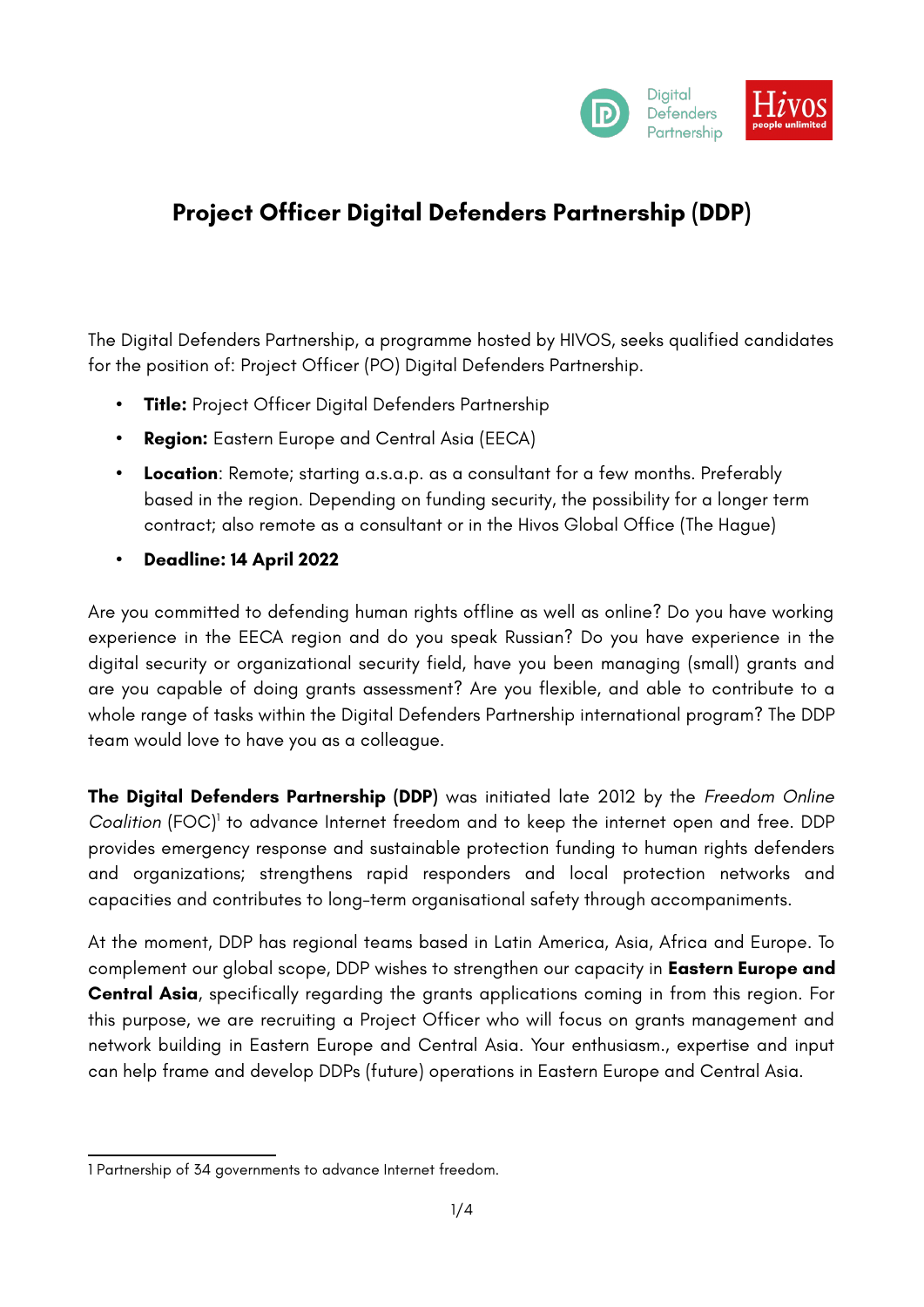

### **Your responsibilities**

The PO reports to the DDP Project Manager Operations and has the following responsibilities:

#### **Grants management**

- Assessment of applications, due diligence, and vetting (in close cooperation with the DDP grants team).
- Guiding and supporting (potential) grantees.
- Partner management (creating contracts, assessment of quarterly reports, payments, communications, etc.).
- Outreach: scouting for potential new regional partners in Eastern Europe and Central Asia through conferences and your own regional network.
- Advice and Referral: Due diligence of those who are asking for support.

#### **Grants team support**

- Being part of the grants team with regular weekly meetings.
- Contributing to continuous improvement of overarching grants assessment procedures and standards of practice within the grants team.
- Occasional administrative tasks related to overall DDP team (ensuring report submission and payment arrangement).

#### **M&E, Reporting, lessons learned**

- Implementing DDP M&E activities.
- Contributing to the official reporting structure to the back donors.
- Joining international DDP team meetings.

### **Your profile**

- You have working experience with Human rights defenders in the Eastern Europe and Central Asia region.
- You are an excellent communicator (written and verbal) in English and Russian, other Eastern European and / or Arabic language skills are a strong bonus.
- You preferably have a nationality from the Eastern Europe and Central Asia region.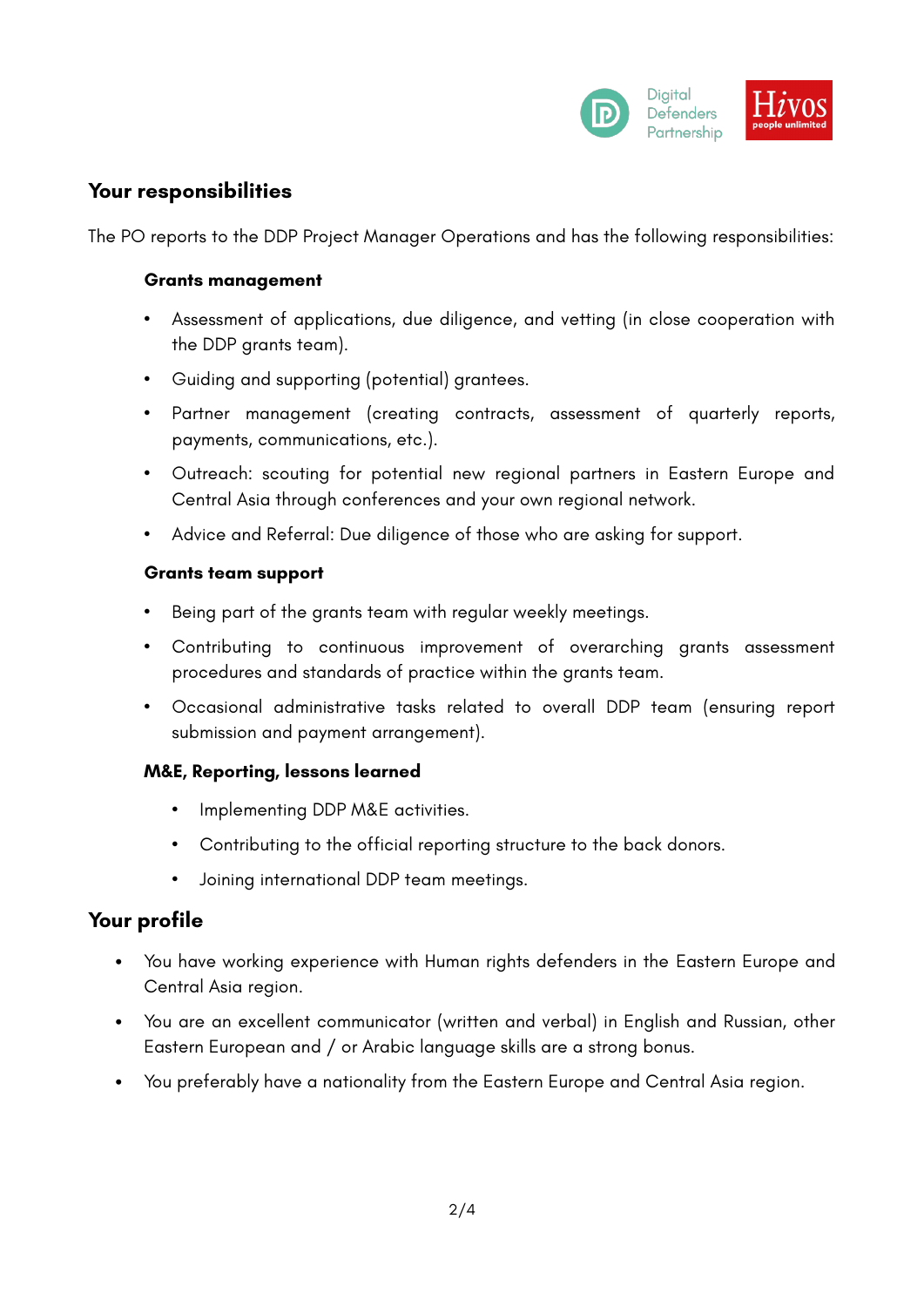

- Your experiences include preferably a feminist/intersectional/de-colonialist/crosscultural experience.
- You preferably have knowledge of issues related to internet freedom, digital security, protection, NGOs, organisational security, and working directly with human rights defenders under threat.
- You preferably have grants management experience, including grants assessment, contracting and report approval.
- You preferably have network coordination experience and have connections with digital security networks in Eastern Europe and Central Asia.
- You are a good organizer, and able to work in different time-zones and with people from different (cultural, religious) backgrounds.
- You are result-oriented, and a practical thinker; you are able to deal with emergency requests that come up, you don't mind taking on any kind of administrative tasks.
- You are an Independent team player; you are able to work independently on program elements, as well as in collaboration with the DDP team and partners in the field.
- You are an open communicator; you are able to communicate clearly, and you are not afraid to address any ambiguity or insecurity.
- You preferably are tech savvy, being able to use encryption and secure communication channels, as well as having a talent for using digital applications for grants management and administration.
- You agree to the DDP values (as addressed in our 2020-2023 strategy plan, see our website [www.digitaldefenders.org](http://www.digitaldefenders.org/)) and will sign the Hivos safeguarding policy [\(https://hivos.org/integrity](https://hivos.org/integrity)) and non-disclosure agreement of DDP. It is especially important to be in full acceptance towards LGBTQI work and the DDP feminist approach.
- In case you feel your experiences do not fully match this profile (yet), but you are motivated to take this position on, fit well with our vision and values, feel passionate about the HRD protection field, please feel welcome to reach out and we can explore what is possible.
- DDP is dedicated to strengthening diversity in the field of digital and holistic protection, and in this regard, women and LGBTIQ+ people, persons with disabilities, as well as others traditionally under-represented in the field, are encouraged to apply.